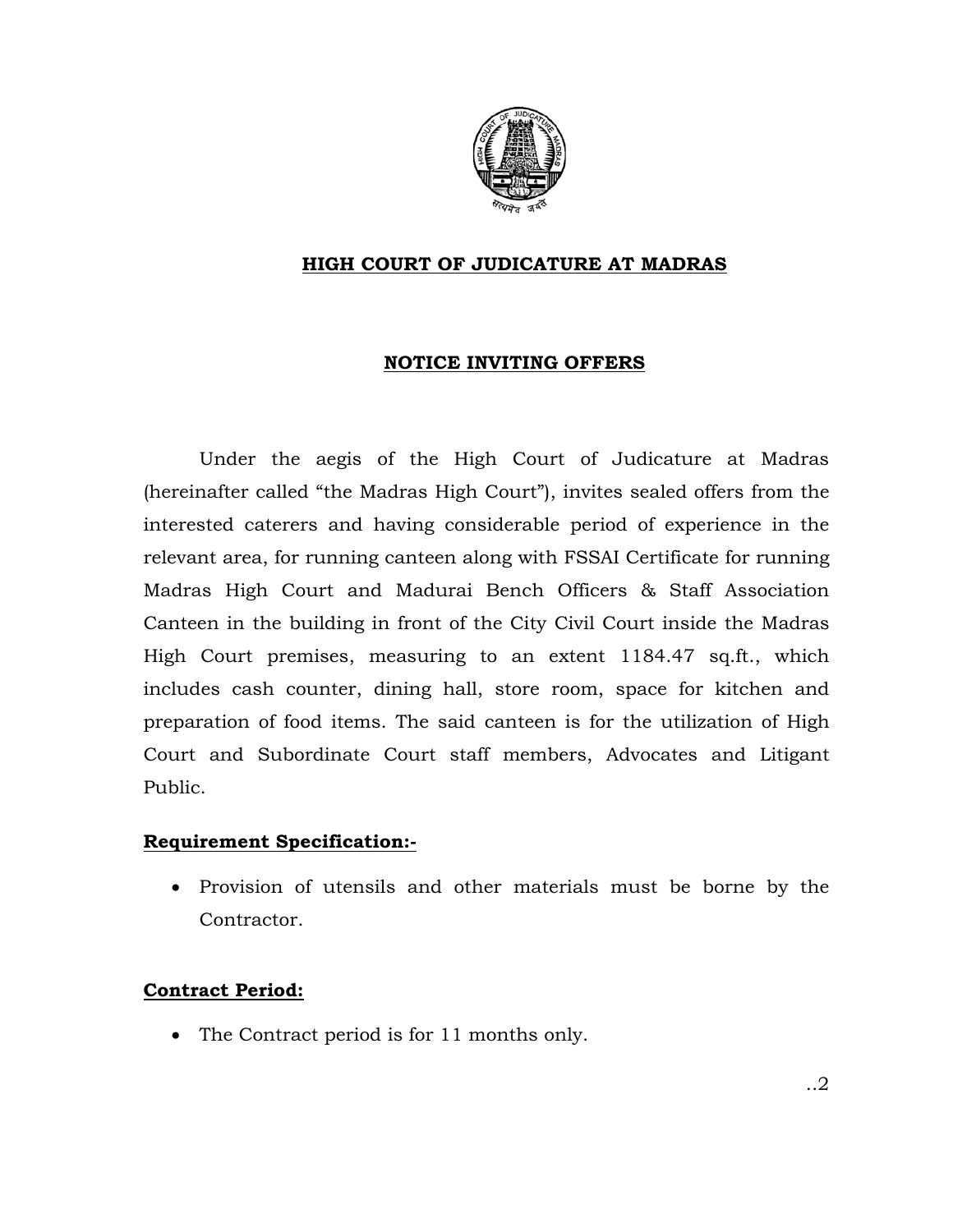#### **Submission of Applications:-**

Interested caterers may submit, in a sealed cover, their offers in the format as prescribed in the Annexure, duly signed by the authorized person, either in person or by post, to **"The Registrar(Administration), High Court, Madras" on or before 23.05.2019 at 5.00 p.m.** Any offers received thereafter will not be entertained. The offers will be opened on 24.05.2019 at 5.00 p.m. at the Madras High Court buildings and the communication will be sent to the Shortlisted persons.

#### **Conditions:-**

- 1. The Madras High Court will not be responsible for any delay in submission of offers on the part of the postal department / Courier agencies.
- 2. The Madras High Court may place the orders to the person, whose offer is found to be most responsive, competitive and quality sound. The decision of the Madras High Court in this regard, shall be final and binding on the persons, who submit offers.
- 3. The Madras High Court in its discretion, reserves the right to reject all or any of the offers without assigning any reason.
- 4. Incomplete or conditional offers will not be entertained.
- 5. Time schedule must be strictly adhered to.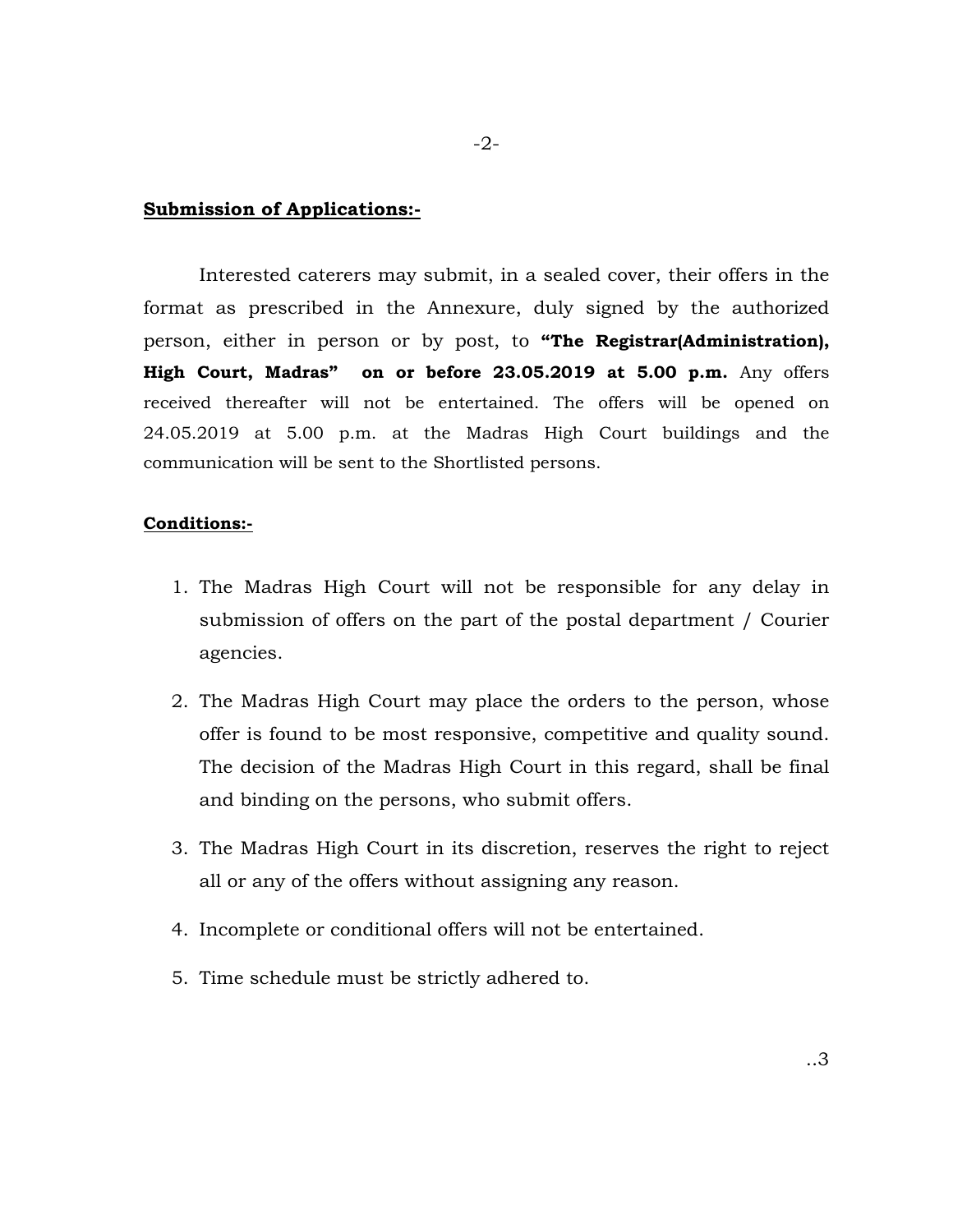- 6. Rates should be quoted in figures and preferably typed.
- 7. No Rent and the Electricity Consumption charges claimed for the allotted location for running the canteen.
- 8. In case of poor performance or delays, liquidated damages (penalty) are likely to be imposed; the High Court reserves its right to take back possession of the space allotted to the Contractor without assigning the reason.
- 9. It will be the discretion of the Madras High Court to accept or not the lowest rates.
- 10. No increase in rates for providing the service or for food will be entertained for any variation in the market during the contract period.

Sd\- XXXXXX

Place : Chennai REGISTRAR(ADMINISTRATION) Dated : 08.05.2019 HIGH COURT, MADRAS.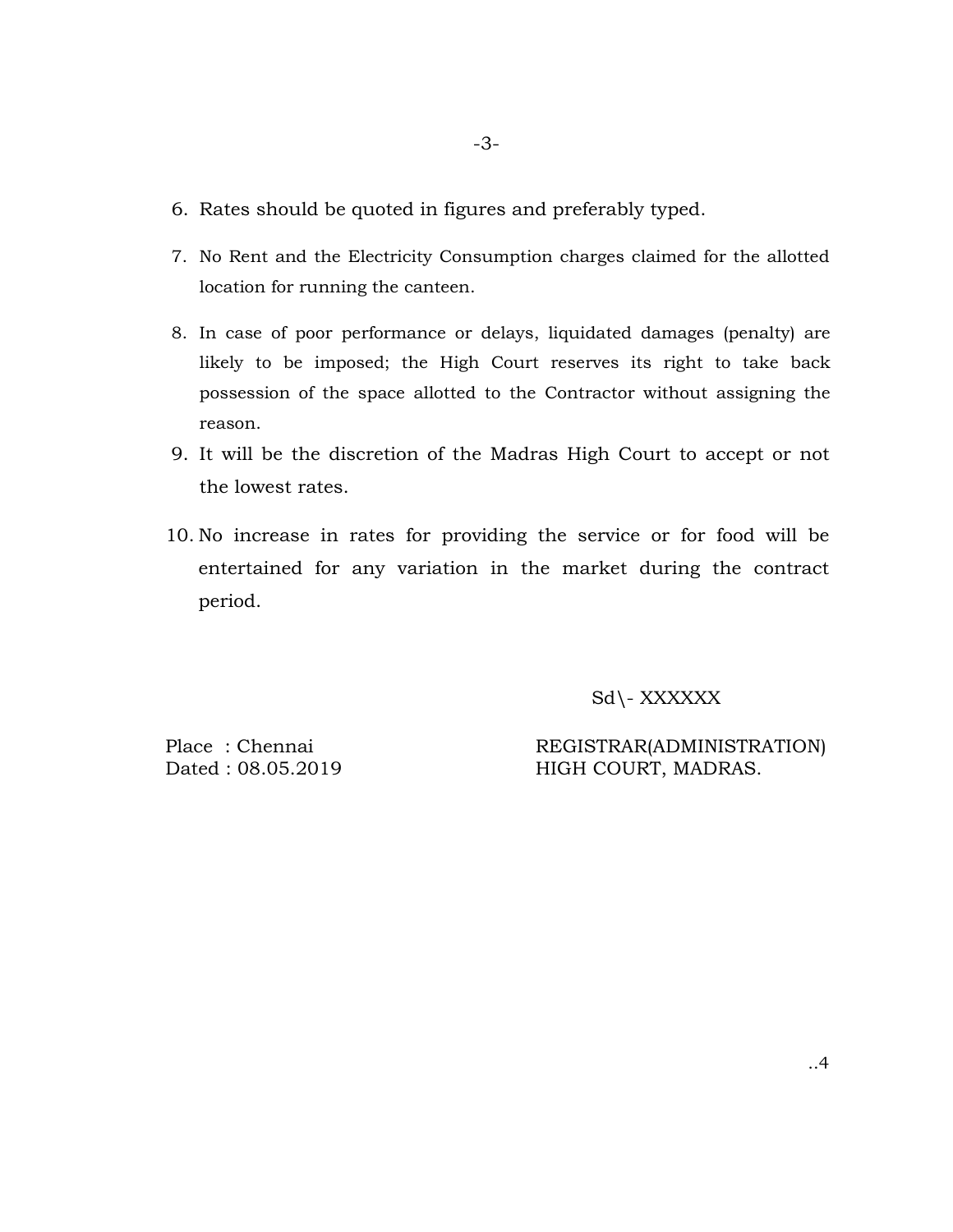#### **FORMAT**

- 1. Name of the Contractor/ Caterer : 2. Address for correspondence : a) Regd. Office : b) Branches, if any : 3. Details of previous similar Canteen undertaken (use separate sheet, if necessary):
- 4. Name(s) of Partners (if any) :
- 5. Prices may be quoted for the following Menu list:

| Sl.            | Item                               | Qty    | Rate for | Rate for |
|----------------|------------------------------------|--------|----------|----------|
| No.            |                                    | (Gms.) | Staff    | others   |
|                |                                    |        | Members  | (in Rs.) |
|                |                                    |        | (in Rs.) |          |
|                | <b>MORNING</b>                     |        |          |          |
| $\mathbf{1}$   | Idly with sambar and Chutney (2)   | 200    |          |          |
|                | Nos.)                              |        |          |          |
| 2              | Dosai with sambar and Chutney (1)  | 100    |          |          |
|                | No.                                |        |          |          |
| 3              | Masala Dosai with sambar and       | 150    |          |          |
|                | Chutney (1 No.)                    |        |          |          |
| $\overline{4}$ | Rava Dosai with sambar and         | 125    |          |          |
|                | Chutney (1 No.)                    |        |          |          |
| 5              | Pongal with sambar and chutney     | 250    |          |          |
| 6              | Wheat Poori (3 Nos.) with potato   | 100    |          |          |
| $\overline{7}$ | Kichadi with sambar and Chutney    | 250    |          |          |
| 8              | Ghee Roast (1 No.) with sambar and | 100    |          |          |
|                | Chutney                            |        |          |          |
| 9              | Onion Oothappam (1 No.) with       | 150    |          |          |
|                | sambar and Chutney                 |        |          |          |
| 10             | Vadai (1 No) with sambar and       | 75     |          |          |
|                | Chutney                            |        |          |          |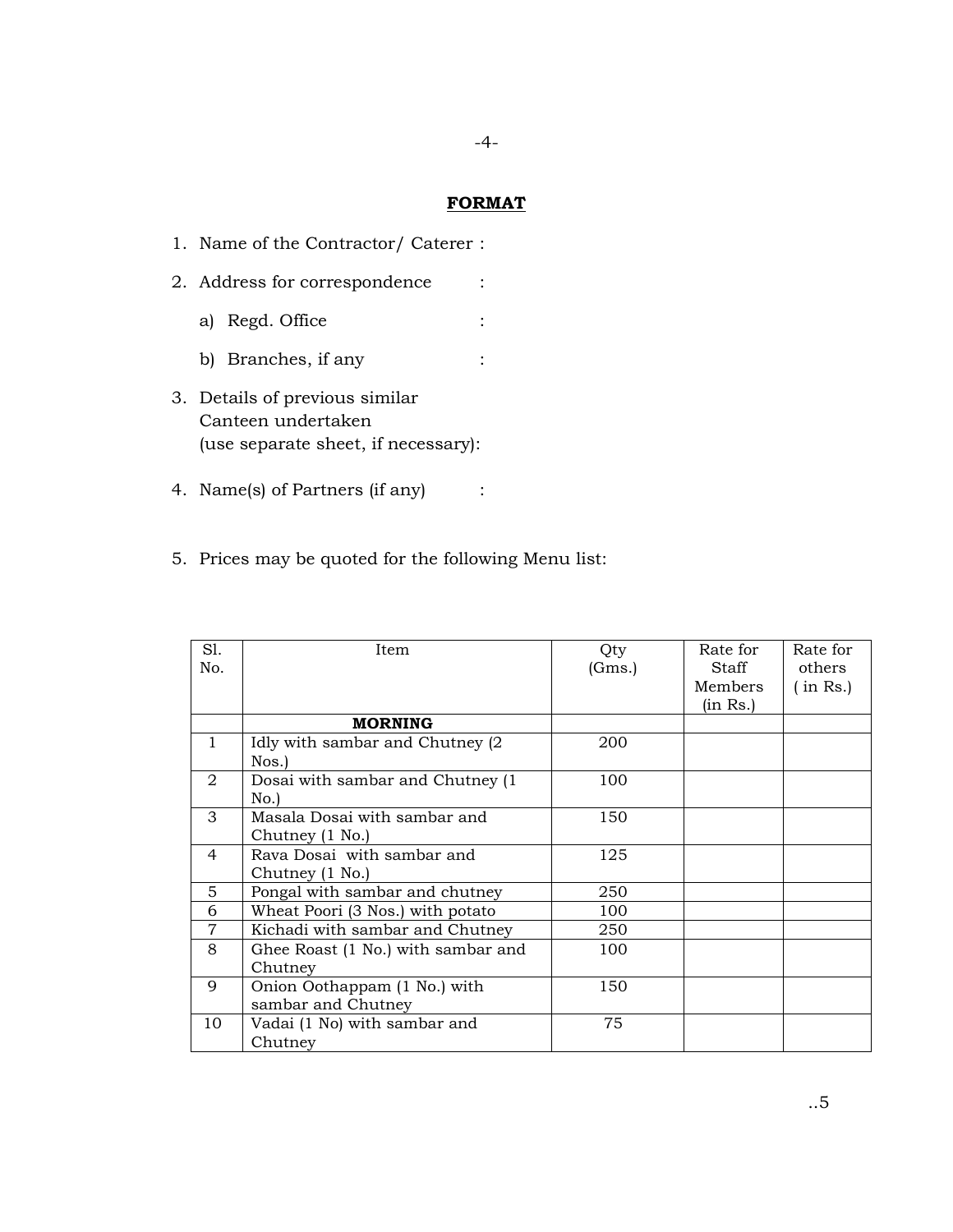|                | <b>LUNCH</b>                         | Oty<br>(Gms.)     | Rate for<br>Staff<br>Members<br>(in Rs.) | Rate for<br>others<br>in $Rs.$ ) |
|----------------|--------------------------------------|-------------------|------------------------------------------|----------------------------------|
| 1              | Limited Meals (Rice, Poriyal, Kootu, | $350 \text{ gms}$ |                                          |                                  |
|                | Appalam, Sambar, Kaara               | (Only Rice)       |                                          |                                  |
|                | Kuzhambu, Rasam, Buttermilk,         | Total             |                                          |                                  |
|                | Sweet and Pickle                     | $600 \text{ gms}$ |                                          |                                  |
| 2              | Lemon Rice with appalam              | 250               |                                          |                                  |
| 3              | Tomato Rice with appalam             | 250               |                                          |                                  |
| $\overline{4}$ | Sambar Rice with appalam             | 250               |                                          |                                  |
| 5              | Curd Rice with appalam & pickle      | 250               |                                          |                                  |
| 6              | Veg. Brinji Rice with Kuruma         | 300               |                                          |                                  |
|                | Ghee Rice                            | 300               |                                          |                                  |

|                | <b>EVENING SNACKS</b>              | Qty    | Rate for | Rate for |
|----------------|------------------------------------|--------|----------|----------|
|                |                                    | (Gms.) | Staff    | others   |
|                |                                    |        | Members  | (in Rs.) |
|                |                                    |        | (in Rs.) |          |
| $\mathbf{1}$   | Wheat Chappathi (2 Nos.) with      | 150    |          |          |
|                | Kuruma                             |        |          |          |
| 2              | Wheat Parrota (2 Nos.) with Kuruma | 150    |          |          |
| 3              | Chilli Idly (2 Nos.)               | 150    |          |          |
| 4              | Bhel Poori                         | 75     |          |          |
| 5              | Onion Pakoda                       | 50     |          |          |
| 6              | Veg. Sandwich                      | 80     |          |          |
| $\overline{7}$ | Cheese Sandwich                    | 80     |          |          |
| 8              | Bhajji (1 No.)                     | 75     |          |          |
| 9              | Bonda (1 No.)                      | 75     |          |          |
| 10             | Sambar Vada (1 No.)                | 125    |          |          |
| 11             | Curd Vada (1 No.)                  | 125    |          |          |

| Sl.No. | Item                              | Qty<br>(M1.) | Rate for<br>Staff<br>Members<br>(in Rs.) | Rate for<br>others<br>(in Rs.) |
|--------|-----------------------------------|--------------|------------------------------------------|--------------------------------|
|        | <b>BEVERAGES</b>                  |              |                                          |                                |
|        | Milk (Horlicks, Boost, Bournvita) | 100          |                                          |                                |
| 2      | Badam Milk                        | 100          |                                          |                                |
| 3      | Tea                               | 100          |                                          |                                |
| 4      | Coffee                            | 100          |                                          |                                |
| 5      | Green Tea                         | 100          |                                          |                                |
| 6      | Lemon Tea                         | 100          |                                          |                                |
| 7      | <b>Black Tea</b>                  | 100          |                                          |                                |
| 8      | Ragi Malt                         | 100          |                                          |                                |
| 9      | <b>Butter Milk</b>                | 200          |                                          |                                |
| 10     | Veg. Soup                         | 200          |                                          |                                |

..6